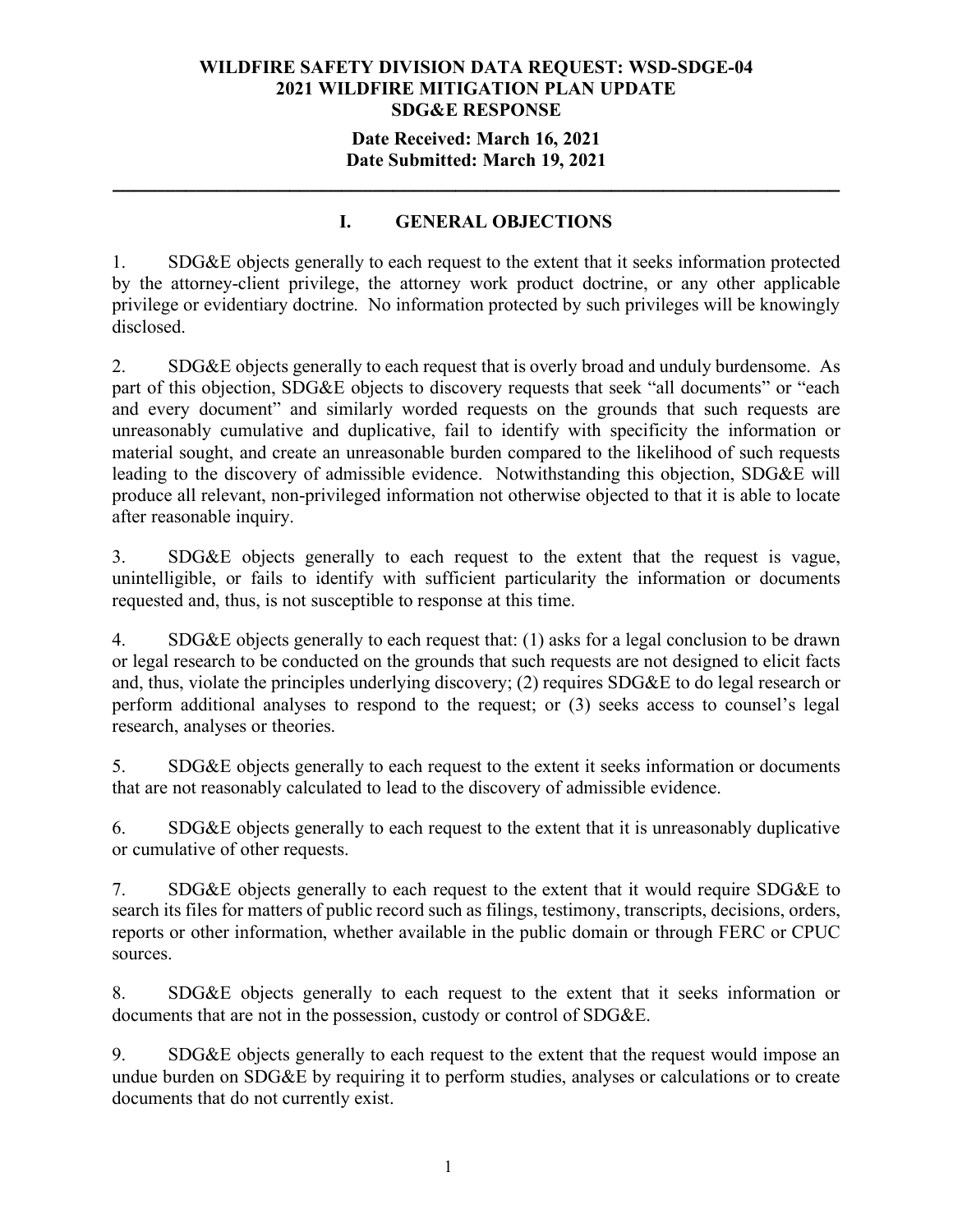## **Date Received: March 16, 2021 Date Submitted: March 19, 2021**

**\_\_\_\_\_\_\_\_\_\_\_\_\_\_\_\_\_\_\_\_\_\_\_\_\_\_\_\_\_\_\_\_\_\_\_\_\_\_\_\_\_\_\_\_\_\_\_\_\_\_\_\_\_\_\_\_\_\_\_\_\_\_\_\_\_\_\_\_\_\_**

10. SDG&E objects generally to each request that calls for information that contains trade secrets, is privileged or otherwise entitled to confidential protection by reference to statutory protection. SDG&E objects to providing such information absent an appropriate protective order.

### **II. EXPRESS RESERVATIONS**

1. No response, objection, limitation or lack thereof, set forth in these responses and objections shall be deemed an admission or representation by SDG&E as to the existence or nonexistence of the requested information or that any such information is relevant or admissible.

2. SDG&E reserves the right to modify or supplement its responses and objections to each request, and the provision of any information pursuant to any request is not a waiver of that right.

3. SDG&E reserves the right to rely, at any time, upon subsequently discovered information.

4. These responses are made solely for the purpose of this proceeding and for no other purpose.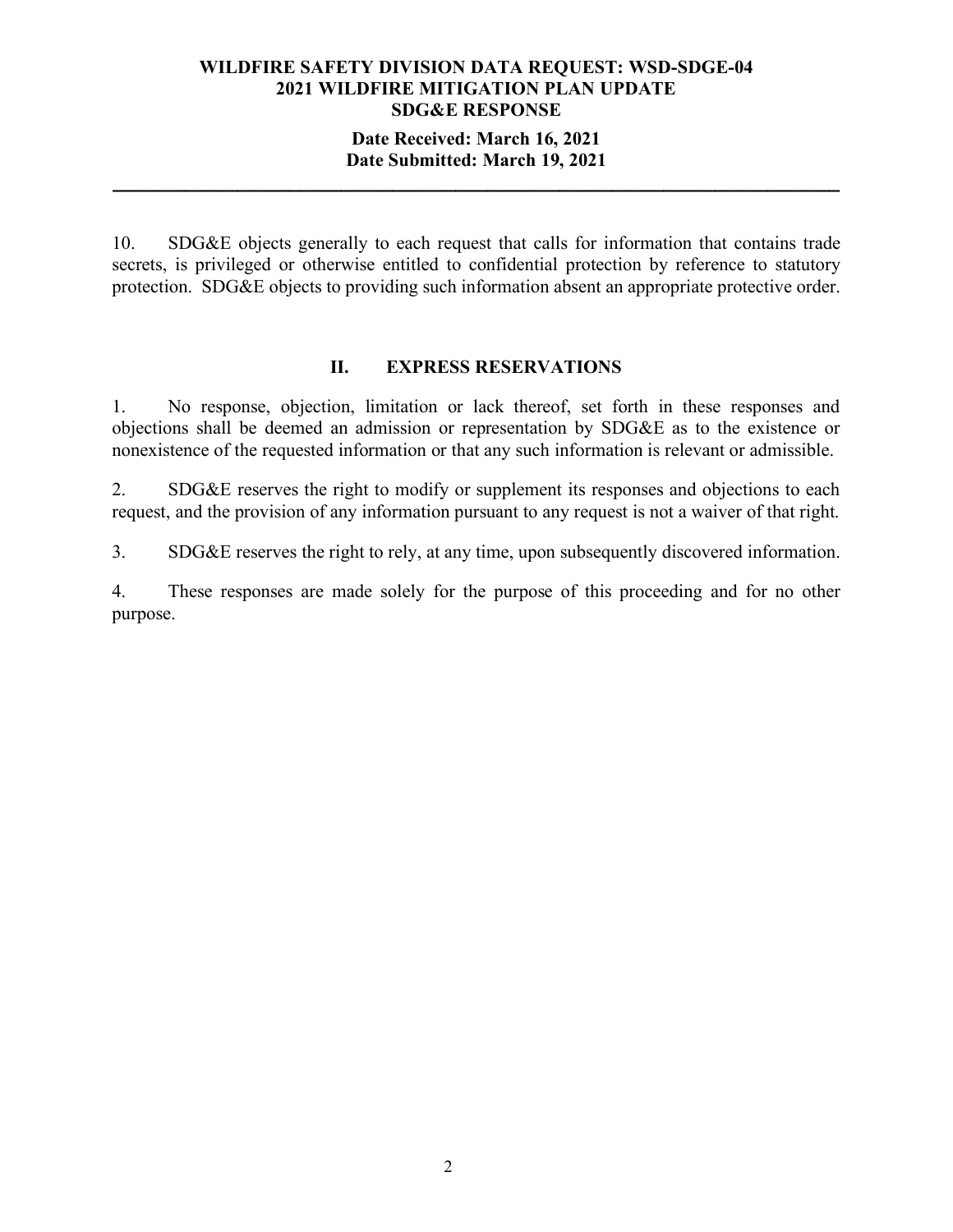### **Date Received: March 16, 2021 Date Submitted: March 19, 2021**

**\_\_\_\_\_\_\_\_\_\_\_\_\_\_\_\_\_\_\_\_\_\_\_\_\_\_\_\_\_\_\_\_\_\_\_\_\_\_\_\_\_\_\_\_\_\_\_\_\_\_\_\_\_\_\_\_\_\_\_\_\_\_\_\_\_\_\_\_\_\_**

## **III. RESPONSES**

## **QUESTION 1:**

How is the RSE value for covered conductor installation calculated? Provide a breakdown on how the reduction in risk for system hardening is determined, and how the RSE value is determined based on that risk reduction value. Include all associated work papers and inputs into the final value.

## **OBJECTION:**

SDG&E objects to this request on the grounds set forth in General Objection Nos. 2, 6, and 9. Subject to the foregoing objections, SDG&E responds as follows.

## **RESPONSE 1:**

The general approach to calculating RSE for covered conductor was to a) estimate the reduction in risk – using SDG&E's multi-attribute value function known as the Risk Quantification Framework, and b) multiply that amount by the years of life for the conductor, with an annual discount factor of 3% applied, and c) divide by the cost of performing the work.

SDG&E has estimated that a covered conductor has 70% less wildfire risk compared to unhardened overhead (OH) conductor. This is discussed in more detail in response to Q2 below. The years of life used for these projects is 40 years. The amount of risk prior to hardening was estimated using system averages of electric faults per Tier 2 and Tier 3, then applying an ignition rate per fault for Tier 2 and Tier 3. So, on a per mile basis, SDG&E developed its estimate of how many fewer ignitions were expected to occur with Covered Conductor in place.

For Tier 3, the system averages of unhardened OH indicate an ignition rate of 0.00353 ignitions/mi/yr. For Tier 2, the rate is 0.00435 ignitions/mi/yr. With covered conductor in place, it is estimated that those rates would drop to 0.00106 and 0.00161, respectively. The overall risk reduction would then be the difference between the likelihood of ignition multiplied by the average consequence for wildfires.

The estimated cost for covered conductor used in the WMP is  $$1.058M<sup>1</sup>$  $$1.058M<sup>1</sup>$  $$1.058M<sup>1</sup>$ . The Consequence of Risk Event (CoRE) for wildfire is estimated to be 579.03. This overall CoRE is a weighted average of all ignitions including ones that occur in the non-HFTD. Because the Covered Conductor program's scope is targeting the HFTD, the CoRE used in the calculation of the RSE is specific to Tier 2 and 3 where the mitigations are going to be implemented. The Tier 2 CoRE is 643 and the Tier 3 CoRE is 1421.

<span id="page-2-0"></span><sup>&</sup>lt;sup>1</sup> The cost/mile used for the RSE is an average cost/mile based on completed workorders. The reason the costs used in the RSE appear to be different from the costs in Table 12 is because the costs in Table 12 reflect the total cost in a calendar year, which includes several work orders that are in many different phases.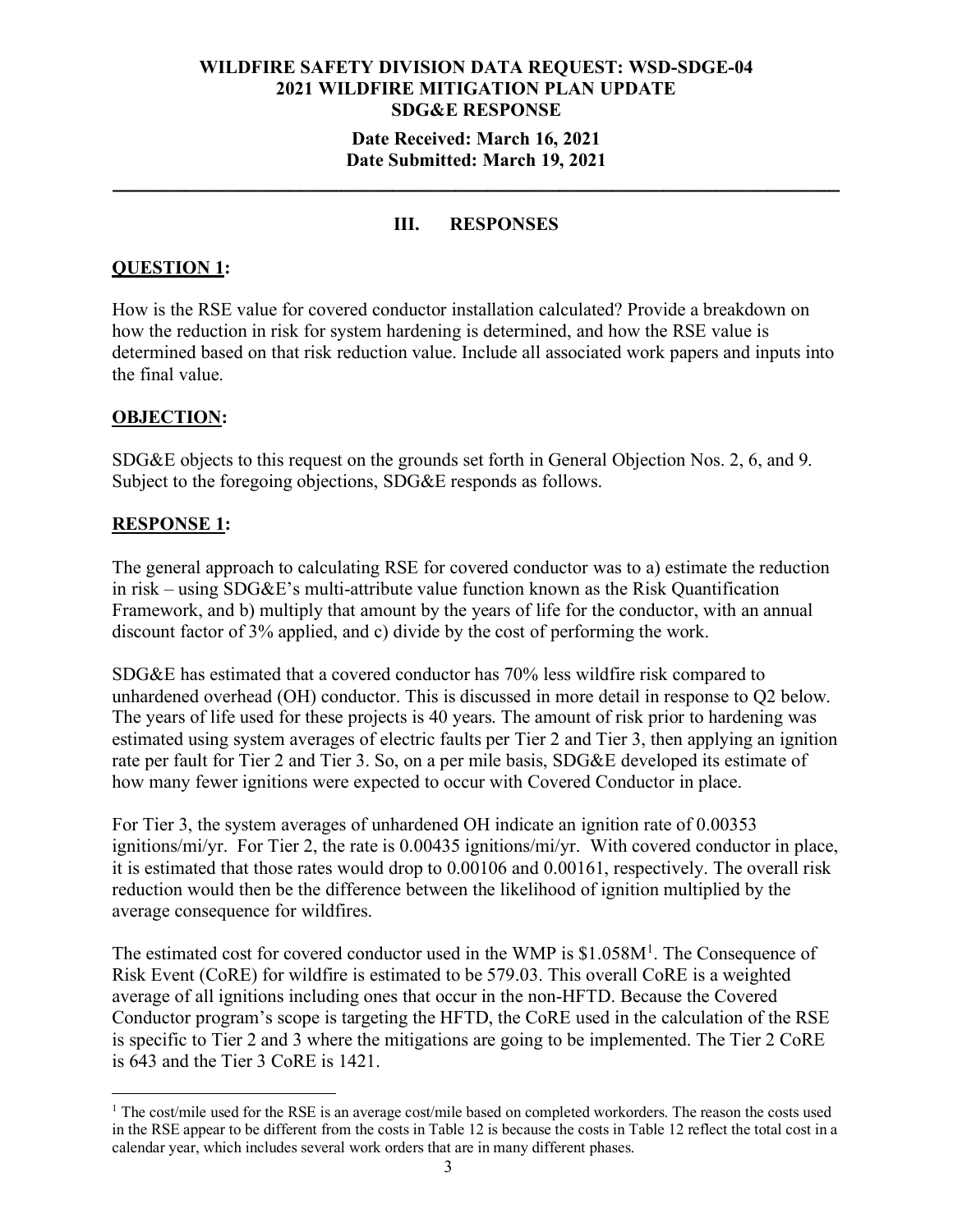# **WILDFIRE SAFETY DIVISION DATA REQUEST: WSD-SDGE-04 2021 WILDFIRE MITIGATION PLAN UPDATE SDG&E RESPONSE Date Received: March 16, 2021**

# **Date Submitted: March 19, 2021 \_\_\_\_\_\_\_\_\_\_\_\_\_\_\_\_\_\_\_\_\_\_\_\_\_\_\_\_\_\_\_\_\_\_\_\_\_\_\_\_\_\_\_\_\_\_\_\_\_\_\_\_\_\_\_\_\_\_\_\_\_\_\_\_\_\_\_\_\_\_**

To summarize, the RSE calculation for Covered Conductor in each tier is as follows:

Tier 3:

 $(0.00353 - 0.00106) \times$  discounted value $(40 \text{ years}, 3.0\%) \times 1421$  $$1.058M$  = 76.7

Tier 2:

 $(0.00435 - 0.00131) \times$  discounted value $(40 \text{ years}, 3.0\%) \times 643$  $\overline{$1.058M}$  = 42.8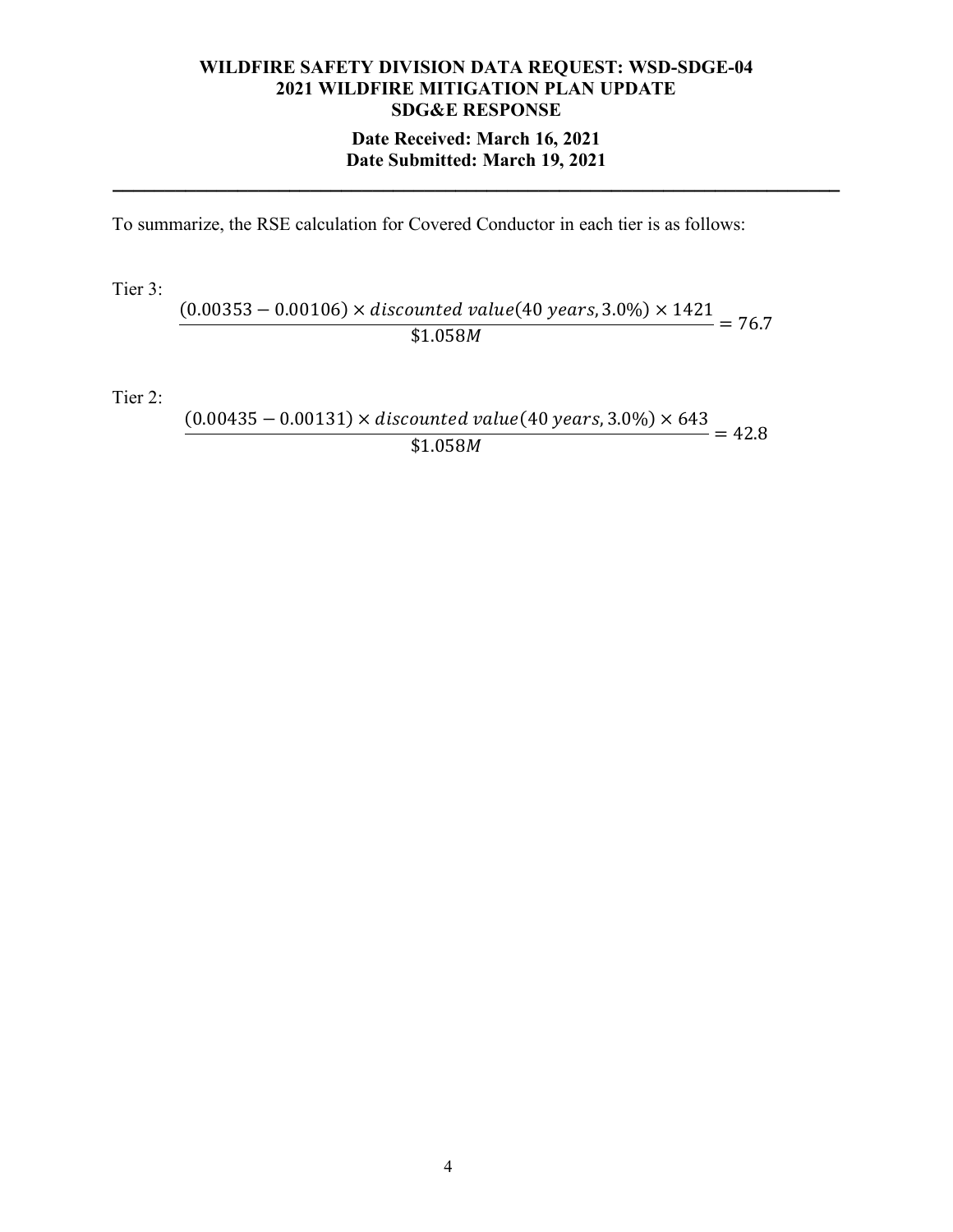### **Date Received: March 16, 2021 Date Submitted: March 19, 2021**

**\_\_\_\_\_\_\_\_\_\_\_\_\_\_\_\_\_\_\_\_\_\_\_\_\_\_\_\_\_\_\_\_\_\_\_\_\_\_\_\_\_\_\_\_\_\_\_\_\_\_\_\_\_\_\_\_\_\_\_\_\_\_\_\_\_\_\_\_\_\_**

## **QUESTION 2:**

How did SDG&E calculate the risk reduction value of 70% for covered conductor installation (p. 192 of SDG&E's 2021 WMP)? Include all associated work papers and inputs into the final value.

## **OBJECTION:**

SDG&E objects to this request on the grounds set forth in General Objection Nos. 2, 6, and 9. Subject to the foregoing objections, SDG&E responds as follows.

## **RESPONSE 2:**

Covered conductor was estimated to have 90% effectiveness for animal, balloon, and vegetation contacts. The effectiveness was determined by reviewing historical ignition causes and assuming covered conductor would mitigate all foreign object faults with the exception of large vegetation or vehicle contacts. The effectiveness was estimated to be 0% for vehicle contacts. This estimate was determined from subject matter expertise, and the assumption that a vehicle contact would likely cause the pole to fail and wire to fall to the ground. The insulation for covered conductor is rated for incidental contacts; it is not rated to withstand continuous contact with the ground. Using these two data points, the overall effectiveness for covered conductor was estimated to be 70%.

Once SDG&E installs more covered conductor within its distribution system, effectiveness will be measured by comparing the fault history on distribution lines before and after covered conductor is installed.